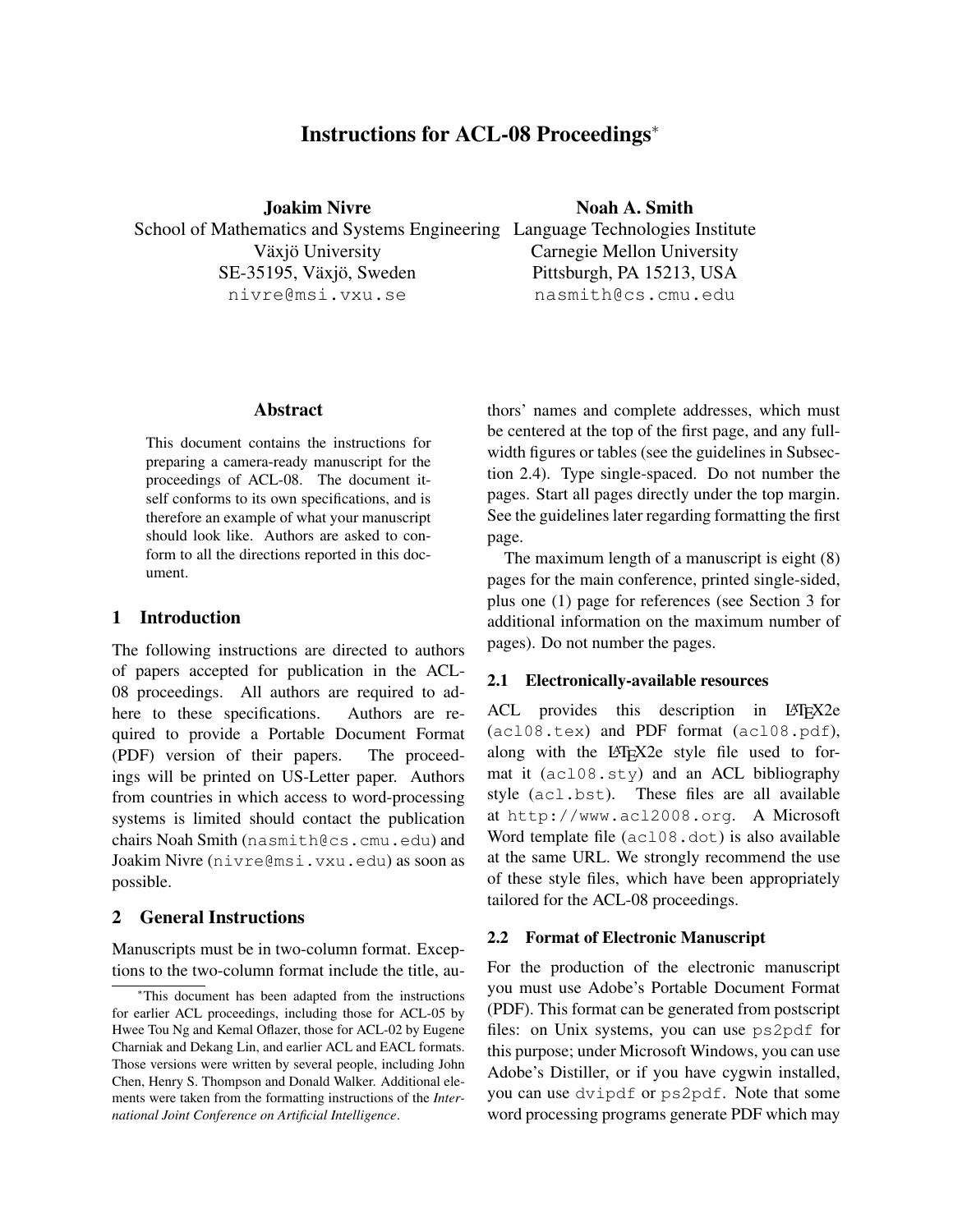not include all the necessary fonts (esp. tree diagrams, symbols). When you print or create the PDF file, there is usually an option in your printer setup to include none, all or just non-standard fonts. Please make sure that you select the option of including ALL the fonts. *Before sending it, test your* PDF *by printing it from a computer different from the one where it was created*. Moreover, some word processor may generate very large postscript/PDF files, where each page is rendered as an image. Such images may reproduce poorly. In this case, try alternative ways to obtain the postscript and/or PDF. One way on some systems is to install a driver for a postscript printer, send your document to the printer specifying "Output to a file", then convert the file to PDF.

For reasons of uniformity, Adobe's Times Roman font should be used. In LATEX2e this is accomplished by putting

```
\usepackage{times}
\usepackage{latexsym}
```
in the preamble.

Additionally, it is of utmost importance to specify the US-Letter format  $(8.5in \times 11in)$  when formatting the paper. When working with dvips, for instance, one should specify -t letter.

Print-outs of the PDF file on US-Letter paper should be identical to the hardcopy version. If you cannot meet the above requirements about the production of your electronic submission, please contact the publication chairs above as soon as possible.

## 2.3 Layout

Format manuscripts two columns to a page, in the manner these instructions are formatted. The exact dimensions for a page on US-letter paper are:

- Left and right margins: 1in
- Top margin:1in
- Bottom margin: 1in
- Column width: 3.15in
- Column height: 9in
- Gap between columns: 0.2in

Papers should not be submitted on any other paper size. Exceptionally, authors for whom it is *impossible* to format on US-Letter paper, may format for *A4* paper. In this case, they should keep the *top* and *left* margins as given above, use the same column width, height and gap, and modify the bottom and right margins as necessary. Note that the text will no longer be centered.

## 2.4 The First Page

Center the title, author's name(s) and affiliation(s) across both columns. Do not use footnotes for affiliations. Do not include the paper ID number assigned during the submission process. Use the two-column format only when you begin the abstract.

Title: Place the title centered at the top of the first page, in a 15 point bold font. (For a complete guide to font sizes and styles, see Table 1.) Long title should be typed on two lines without a blank line intervening. Approximately, put the title at 1in from the top of the page, followed by a blank line, then the author's names(s), and the affiliation on the following line. Do not use only initials for given names (middle initials are allowed). Do not format surnames in all capitals (e.g., "Nivre," not "NIVRE"). The affiliation should contain the author's complete address, and if possible an electronic mail address. Leave about 0.75in between the affiliation and the body of the first page.

Abstract: Type the abstract at the beginning of the first column. The width of the abstract text should be smaller than the width of the columns for the text in the body of the paper by about 0.25in on each side. Center the word Abstract in a 12 point bold font above the body of the abstract. The abstract should be a concise summary of the general thesis and conclusions of the paper. It should be no longer than 200 words. The abstract text should be in 10 point font.

Text: Begin typing the main body of the text immediately after the abstract, observing the twocolumn format as shown in the present document. Do not include page numbers.

Indent when starting a new paragraph. For reasons of uniformity, use Adobe's Times Roman fonts, with 11 points for text and subsection headings, 12 points for section headings and 15 points for the title. If Times Roman is unavailable, use Com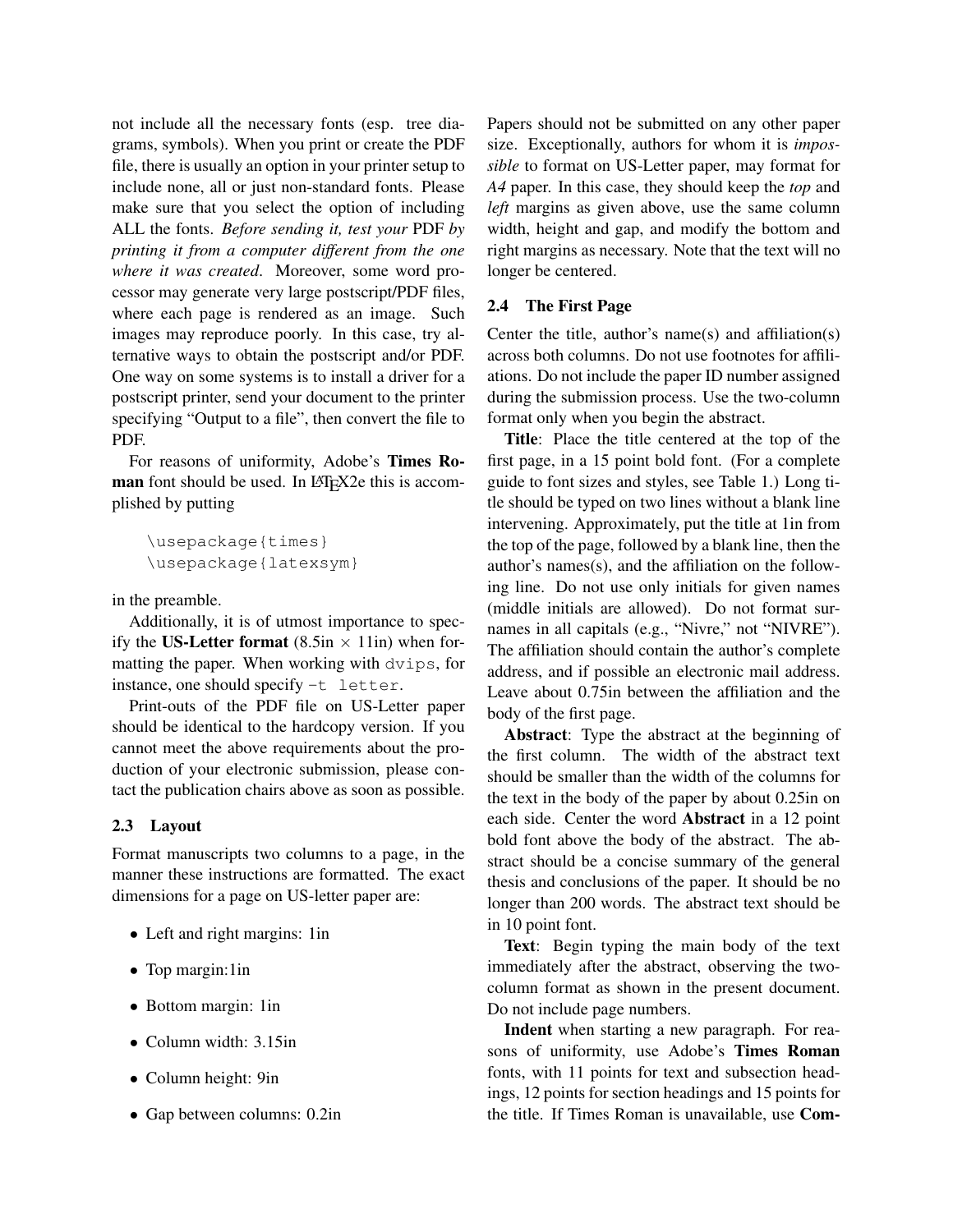puter Modern Roman (L<sup>T</sup>FX2e's default; see section 2.2 above). Note that the latter is about 10% less dense than Adobe's Times Roman font.

#### 2.5 Sections

Headings: Type and label section and subsection headings in the style shown on the present document. Use numbered sections (Arabic numerals) in order to facilitate cross references. Number subsections with the section number and the subsection number separated by a dot, in Arabic numerals.

Citations: Citations within the text appear in parentheses as (Gusfield, 1997) or, if the author's name appears in the text itself, as Gusfield (1997). Append lowercase letters to the year in cases of ambiguities. Treat double authors as in (Aho and Ullman, 1972), but write as in (Chandra et al., 1981) when more than two authors are involved. Collapse multiple citations as in (Gusfield, 1997; Aho and Ullman, 1972).

References: Gather the full set of references together under the heading References; place the section before any Appendices, unless they contain references. Arrange the references alphabetically by first author, rather than by order of occurrence in the text. Provide as complete a citation as possible, using a consistent format, such as the one for *Computational Linguistics* or the one in the *Publication Manual of the American Psychological Association* (American Psychological Association, 1983). Use of full names for authors rather than initials is preferred. A list of abbreviations for common computer science journals can be found in the ACM *Computing Reviews* (Association for Computing Machinery, 1983).

The LAT<sub>E</sub>X and BibT<sub>E</sub>X style files provided roughly fit the American Psychological Association format, allowing regular citations, short citations and multiple citations as described above.

Appendices: Appendices, if any, directly follow the text and the references (but see above). Letter them in sequence and provide an informative title: Appendix A. Title of Appendix.

Acknowledgment sections should go as a last (unnumbered) section immediately before the references.

| <b>Type of Text</b> | <b>Font Size</b> | <b>Style</b> |
|---------------------|------------------|--------------|
| paper title         | $15$ pt          | bold         |
| author names        | $12$ pt          | bold         |
| author affiliation  | $12$ pt          |              |
| the word "Abstract" | $12$ pt          | bold         |
| section titles      | $12$ pt          | bold         |
| document text       | $11$ pt          |              |
| abstract text       | 10 <sub>pt</sub> |              |
| captions            | $10$ pt          |              |
| bibliography        | 10 <sub>pt</sub> |              |
| footnotes           | 9 pt             |              |

Table 1: Font guide.

### 2.6 Footnotes

Footnotes: Put footnotes at the bottom of the page. They may be numbered or referred to by asterisks or other symbols.<sup>1</sup> Footnotes should be separated from the text by a line.<sup>2</sup> Footnotes should be in 9 point font.

#### 2.7 Graphics

Illustrations: Place figures, tables, and photographs in the paper near where they are first discussed, rather than at the end, if possible. Wide illustrations may run across both columns and should be placed at the top of a page. Color illustrations are discouraged, unless you have verified that they will be understandable when printed in black ink.

Captions: Provide a caption for every illustration; number each one sequentially in the form: "Figure 1. Caption of the Figure." "Table 1. Caption of the Table." Type the captions of the figures and tables below the body, using 10 point text.

## 3 Length of Submission

Eight pages (8) is the maximum length of the main text of papers for the ACL-08 main conference. Up to one (1) additional page may be used for references *only* (appendices count against the eight pages, not the additional one page). All illustrations, references, and appendices must be accommodated within these page limits, observing the formatting instructions given in the present document. Papers

<sup>&</sup>lt;sup>1</sup>This is how a footnote should appear.

 $2$ Note the line separating the footnotes from the text.